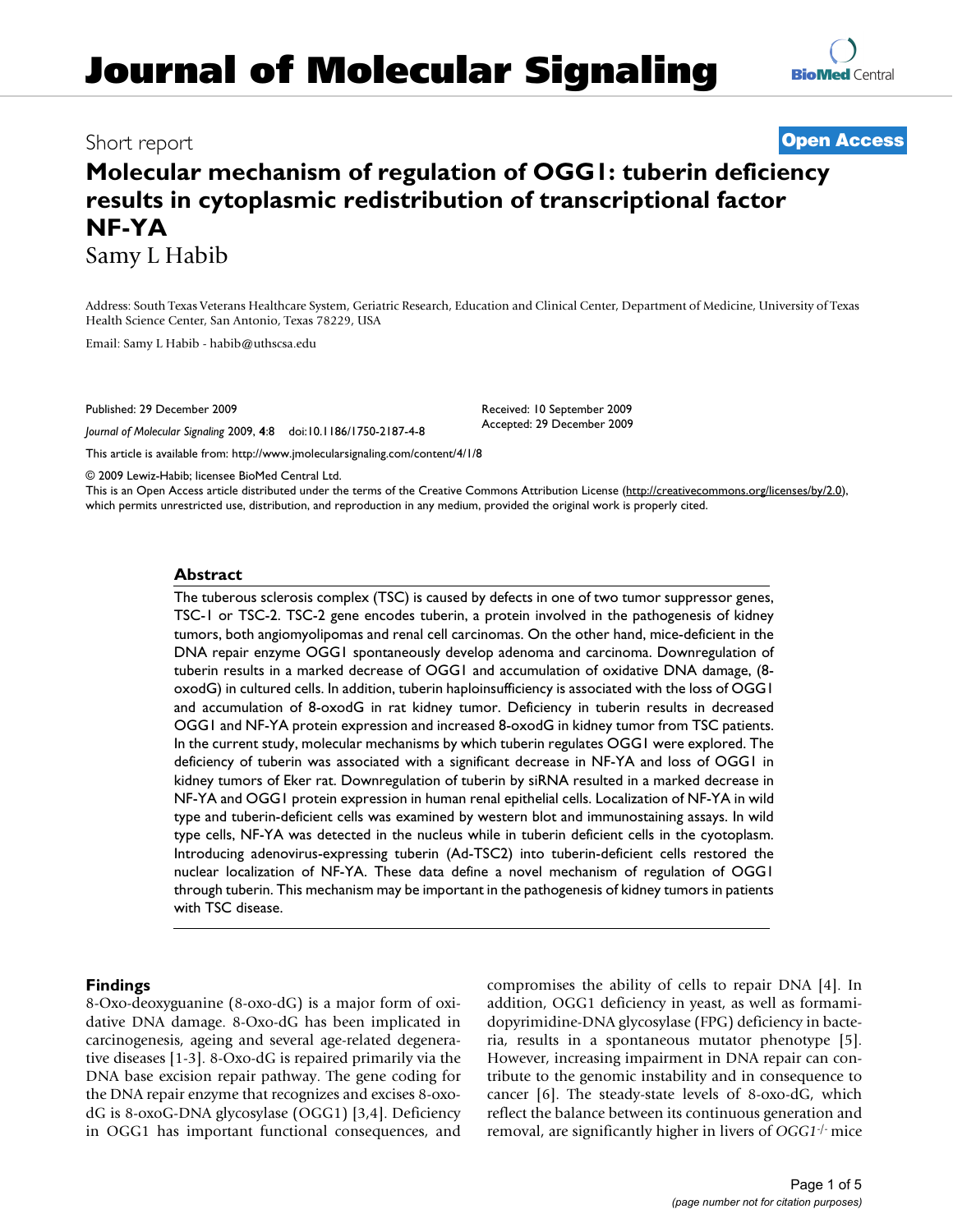compared to wild-type animals [6]. The *OGG1* gene is somatically mutated in some cancer cells and is highly polymorphic among humans [7,8]. Moreover, loss of heterozygosity at the *OGG1* allele is found in 85% of 99 human kidney clear cell carcinoma samples, identifying that loss of OGG1 function as a possible consequence of multistep carcinogenesis in the kidney [8]. Nuclear factor-YA (NF-YA) has been identified as a transcription factor that binds to a consensus sequence in the OGG1 promoter [9]. NF-Y is a ubiquitous that specifically recognizes a CCAAT box motif and regulates *hOGG1* expression as well as genes that regulate development and cell cycle [9].

The *TSC2* gene encodes the protein tuberin [10]. Tuberin is a structurally complex protein containing several functional domains [11]. Tuberin is normally exists in an active state and forms a heterodimeric complex with hamartin, the protein encoded by the *TSC1* gene. Tuberin can be inactivated by several mechanisms including changes in subcellular localization, dissociation from hamartin and other regulatory proteins, or degradation of the hamartin-tuberin complex [12]. Deficiency or inactivation of tuberin is associated with human malignancies including RCC [13].

The constitutive expression of OGG1 in heterozygous Eker rat (TSC2+/ $\cdot$ ) kidneys is lower than in wild type rats suggesting that these proteins may be functionally linked [14,15]. In addition, downregulation of tuberin results in a marked decrease in the abundance of OGG1 in human renal epithelial cells [16]. Moreover, mouse embryonic fibroblasts deficient in tuberin (*TSC2*-/- and *TSC2*+/-) also express very low levels of OGG1 mRNA and protein and undetectable level of OGG1 activity accompanied by accumulation of 8-oxodG [16]. The decrease in OGG1 mRNA in tuberin-deficient cells suggests that decreased transcription is one potential mechanism responsible for down regulation of OGG1 protein [16]. In addition, tuberin deficiency is associated with downregulation of protein and mRNA expression of OGG1 as well as NF-YA expression and accumulation of 8-oxodG in angiomyolipoma kidney tissue of TSC patients [17]. The present study was conducted to investigate the molecular mechanism of regulation of OGG1 in cell culture model.

To determine the effect of tuberin on expression of NF-YA, kidney from wild type rats and tumor kidney tissue from Eker rats were examined by western blot analysis. Loss of tuberin was associated with loss of OGG1 and significant decrease in NF-YA in tumor kidney tissue of Eker rats (Fig. 1). These data suggest that tuberin is an important tumor suppressor protein involve in the regulation of OGG1 abundance through NF-YA.

To explore the role of tuberin in the regulation of OGG1 expression, tuberin was first downregulated using specific siRNA against *TSC2* gene in human renal epithelial cells. The cells transfected with the duplex siRNA oligonucleotide complementary to *TSC2* had decreased tuberin protein expression compared to cells transfected with scrambled control oligonucleotides (Fig. 2). Downregula-



# Deficiency in tuberin is associated with rats **Figure 1** significant decrease in NF-YA and loss of OGG1 expression in kidney tumor of Eker

**Deficiency in tuberin is associated with significant decrease in NF-YA and loss of OGG1 expression in kidney tumor of Eker rats**. **A**. Immunoblot analysis of tuberin, NF-YA and OGG1 protein expression in normal kidney of wild type rats and tumor kidney tissue from Eker rats. Actin was used as loading control. **B**. Histograms represent means  $\pm$  SE (n = 3). Significant difference from wild type rat is indicated by \*\* *P* < 0.01.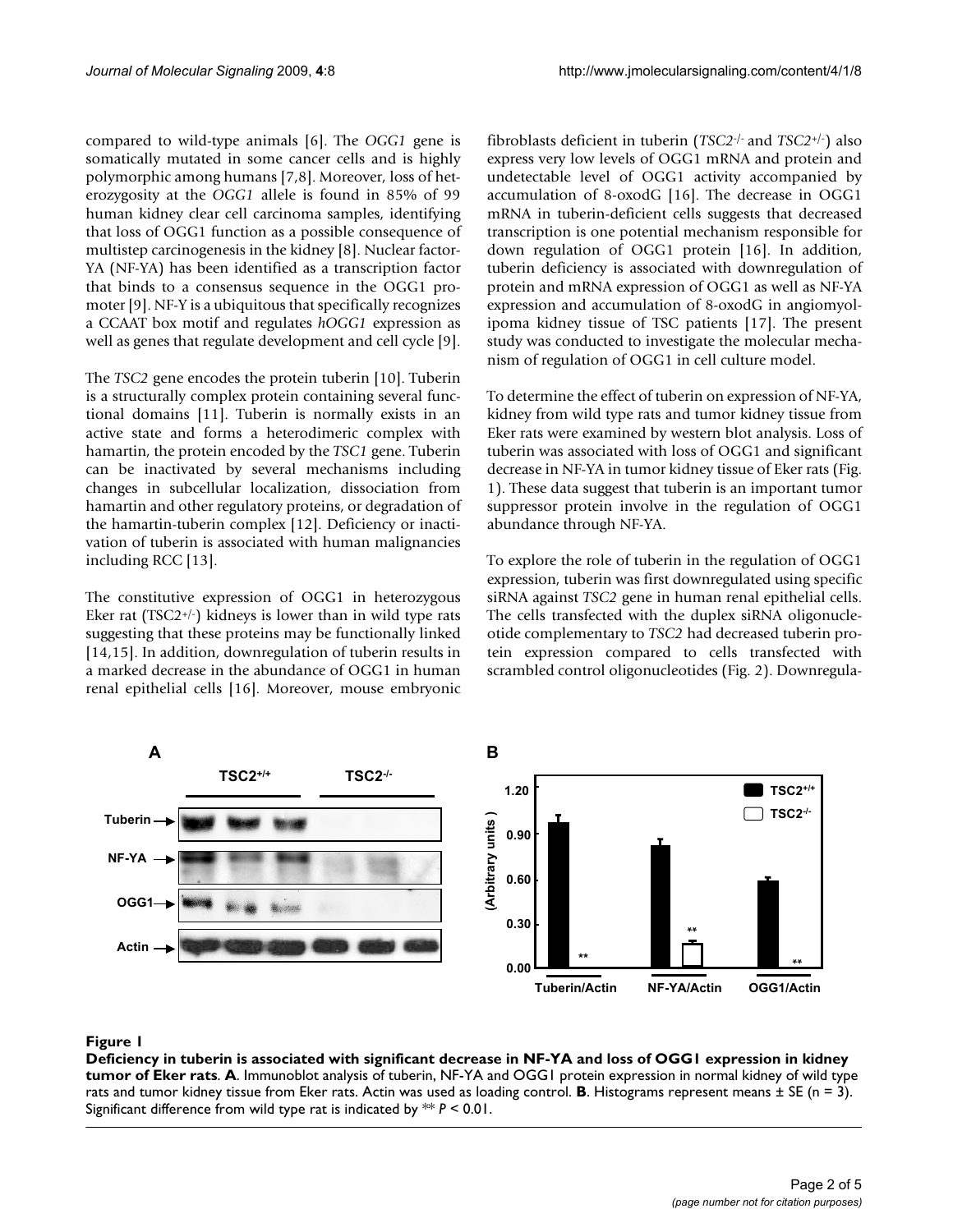

#### Downregulation of tuberin expression in human renal epitheli **Figure 2** al cells results in decrease in NF-YA and OGG1 expression

**Downregulation of tuberin expression in human renal epithelial cells results in decrease in NF-YA and OGG1 expression**. **A**. Immunoblot analysis of tuberin, NF-YA and OGG1 in HEK 293 cells transfected with siRNA directed against *TSC2* for 48 h. Actin was used as a loading control. **B**. Histograms represent means ± SE (n = 2). Significant differences from cells transfected with the TSC2-specific siRNA are indicated by \*\**P* < 0.01.

tion of tuberin resulted in a decrease of NF-YA and OGG1 protein expression (Fig. 2).

We next examined whether tuberin deficiency influences the subcellular localization of NF-YA, which must as a transcription factor localize in the nucleus. We examined the localization of NF-YA in wild type and in tuberin-null cells by immunofluorescence staining. In wild type cells, NF-YA staining was detected primarily in the nucleus (Fig. 3A), while in tuberin-null cells NF-YA was seen only in perinuclear cytoplasm (Fig. 3A). Infection of tuberin-null cells with Ad-TSC2 restored the wild type pattern of predominantly nuclear NF-YA (Fig. 3A).

To confirm that tuberin-deficiency results in cytoplasmic redistribution of NF-YA, cyoplasmic and nuclear fractionation was performed in tuberin-null and in tuberin-null cells infected with Ad-TSC2. Data show that NF-YA localized in the cyoplasmic fraction of the tuberin-deficient cells (Fig. 3B). Introduction of tuberin into tuberin-null cells using Ad-TSC2 significantly increased the nuclear localization of NF-YA (Fig. 3B). These data suggest that tuberin is a key molecule involve in the regulation of OGG1 function through distribution of NF-YA between nucleus and cytoplasm.

In summary, tuberin deficiency in tumor kidney tissue of Eker rat is associated with decreased in NF-YA and OGG1 expression. Downregulation of tuberin in renal cells results in decreased NF-YA and OGG1 expression. The major of interest in this study is that tuberin deficiency is associated with the localization of NF-YA to the cytoplasm rather than nucleus thus providing a mechanism for the decreased transcription of OGG1 observed in tuberindeficient cells. Localization of NF-YA to the cytoplasm would abrogate its function as a transcription factor. These data suggest that tuberin plays a major role in protecting the cells from the oxidative DNA damage by regulating localization of NF-YA, the major transcription factor regulating OGG1 gene. Further studies to identify the mechanisms by which tuberin deficiency regulates localization of NF-YA should help clarify how tuberin regulates DNA repair pathways involved in tumor formation.

# **Materials**

## *Animals*

Wild type (*TSC-2*+/+) and Eker male rats (mutant *TSC-2*+/- ) were purchased from a breeding colony maintained at the University of Texas MD Anderson Cancer Center, Smithville, TX. The animals were allowed food and water *ad libitum* throughout the experiments. Animals were euthanized at 12 months for nephrectomy. The kidneys were dissected and used for biochemical assays.

#### *Cell culture*

Mouse embryonic fibroblasts (MEFs) derived from *Tsc2*-/- , and *Tsc2*+/+ embryos were generously provided by Dr. D. J. Kwiatkowski (Harvard Medical School, MA). The cells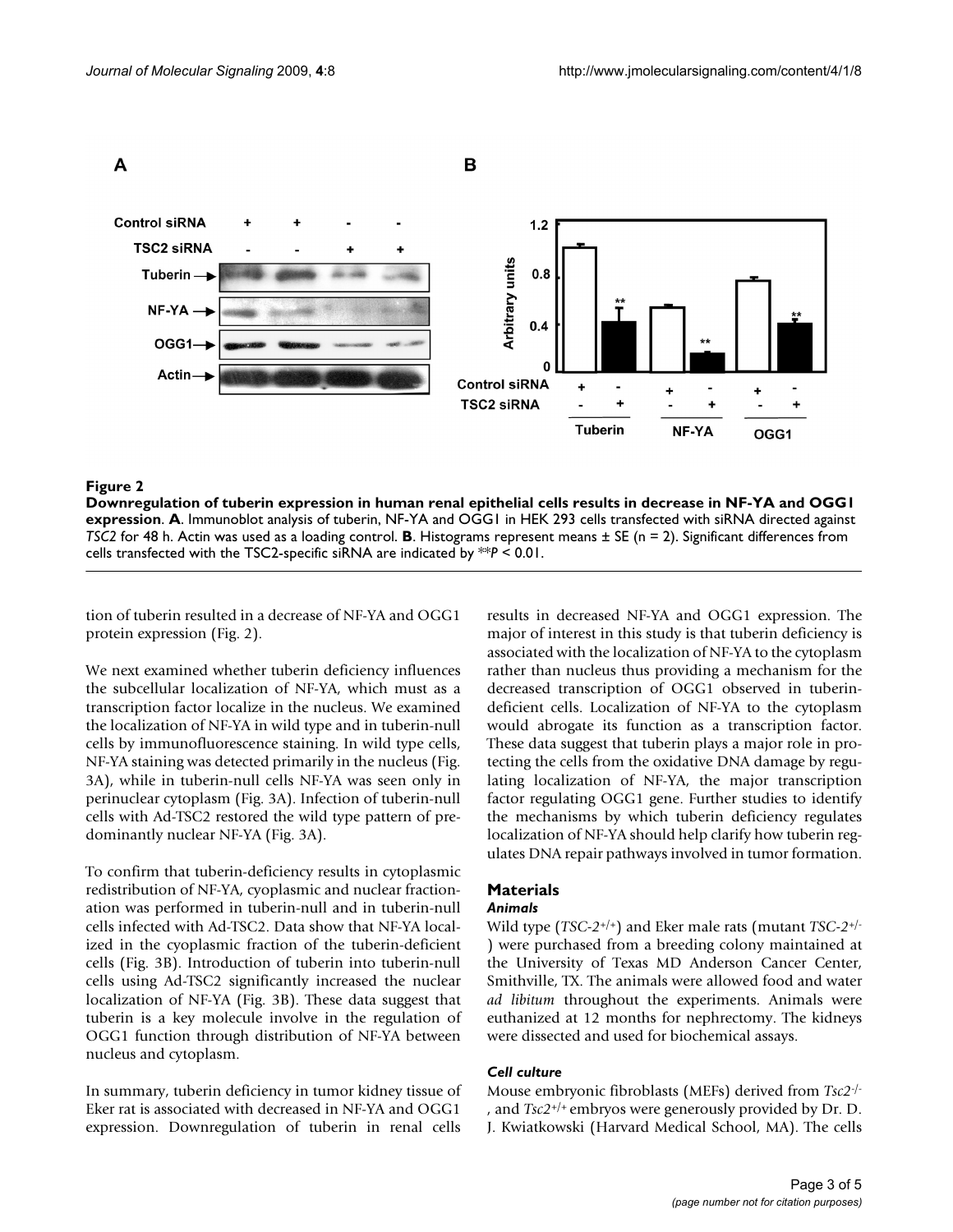

#### **Figure 3**

**Mislocalization of NF-YA in tuberin-deficient cells**. **A**. *TSC*2-/- and *TSC*2+/+ cells were plated on a 2-well chamber slide. Cells were fixed then immunostained with primary anti-NF-YA antibody and secondary anti-goat IgG labeled with Alexa Fluor 488 (red fluorescence). The same cells were also incubated with DAPI (blue fluorescence, same microscopic fields) to identify nuclei. Overlay of NF-YA and DNA staining, demonstrating nuclear localization of NF-YA in the wild type and tuberin-deficient cells infected with adenovirus expressing tuberin. **B**. Nuclear and cytoplasmic fraction proteins were extracted from *Tsc2*-/ cells non-infected and infected with adenovirus expressing tuberin. Immunoblot analysis of tuberin and NF-YA in the nuclear and cytoplasmic fractions was analyzed as described in Method section. Lamin B and actin antibodies were used as nuclear and cytoplasmic markers, respectively.

were grown in DMEM supplemented with 10% fetal bovine serum (FBS). Human kidney epithelial cells (HEK 293) were obtained from American Type Culture Collection (Manassas, VA) and maintained in DMEM with 10% FBS. All cell lines were grown at 37°C in a humidified atmosphere of 5%  $CO<sub>2</sub>$ .

#### *Downregulation of tuberin by siRNA*

Downregulation of tuberin in HEK293 cells was performed as previously described [16]. SMART selected siRNA duplexes with "UU" overhangs and 5' phosphate on the antisense strand were obtained in a kit from Dharmacon/Upstate, NY. The siRNA specific for *TSC2* was a mixture of 4-pooled duplexes. According to the manufacturer, these siRNA efficiently blocks tuberin expression by 70%. Forty-eight hours after transfection, cells were harvested for Western blot analysis. The control construct used in parallel experiments contains 4 pooled, non-specific siRNA duplexes provided by Dharmacon/Upstate.

#### *Adenovirus Infection*

Tuberin null cells grown on a 2-well chamber slide or in 6 well plates were infected with a recombinant adenovirus expressing tuberin (Ad-TSC2). An adenovirus expressing protein (Ad β-GAL) was used as a control. The cells were grown to 60-70% confluency in complete medium. The cells were infected at 20 multiplicity of infection (MOI). Forty-eight hours after infection, cells were harvested for either western blot or immunostaining assay.

#### *Detection of NF-YA localization*

Wild type and tuberin null cells were grown on a 2-well chamber slide (Becton Dickinson, MA) for 24 h. Cells were washed 3× with PBS then fixed with 4% parafomaldehyde for 30 min followed by 0.4% Triton X-100 for 10 min at RT. Cells were subsequently washed with PBS and incubated with PBS containing 3% BSA at RT for 1 h in a humidified atmosphere. Cells were then washed with PBS and incubated with anti-NF-YA antibody (1: 200 dilution) at RT for 1 h, then washed with PBS. Cells were incubated with anti-rabbit secondary antibody labeled with Alexa Fluor 488 and FITC (1:200 dilution) for 15 min. Cellular DNA was stained with DAPI containing gold antifade mount. Cells were visualized by confocal fluorescence microscopy.

# *Cell lysates fractionation*

Cytoplasmic and nuclear fractions were extracted from the cell lysates using nuclear and cytoplasmic fractionation kit (Pierce, IL).

#### *Protein extraction and immunoblot analysis*

Cell lysates and kidney cortex tissue homogenates were prepared as previously described [16,17]. Protein concen-